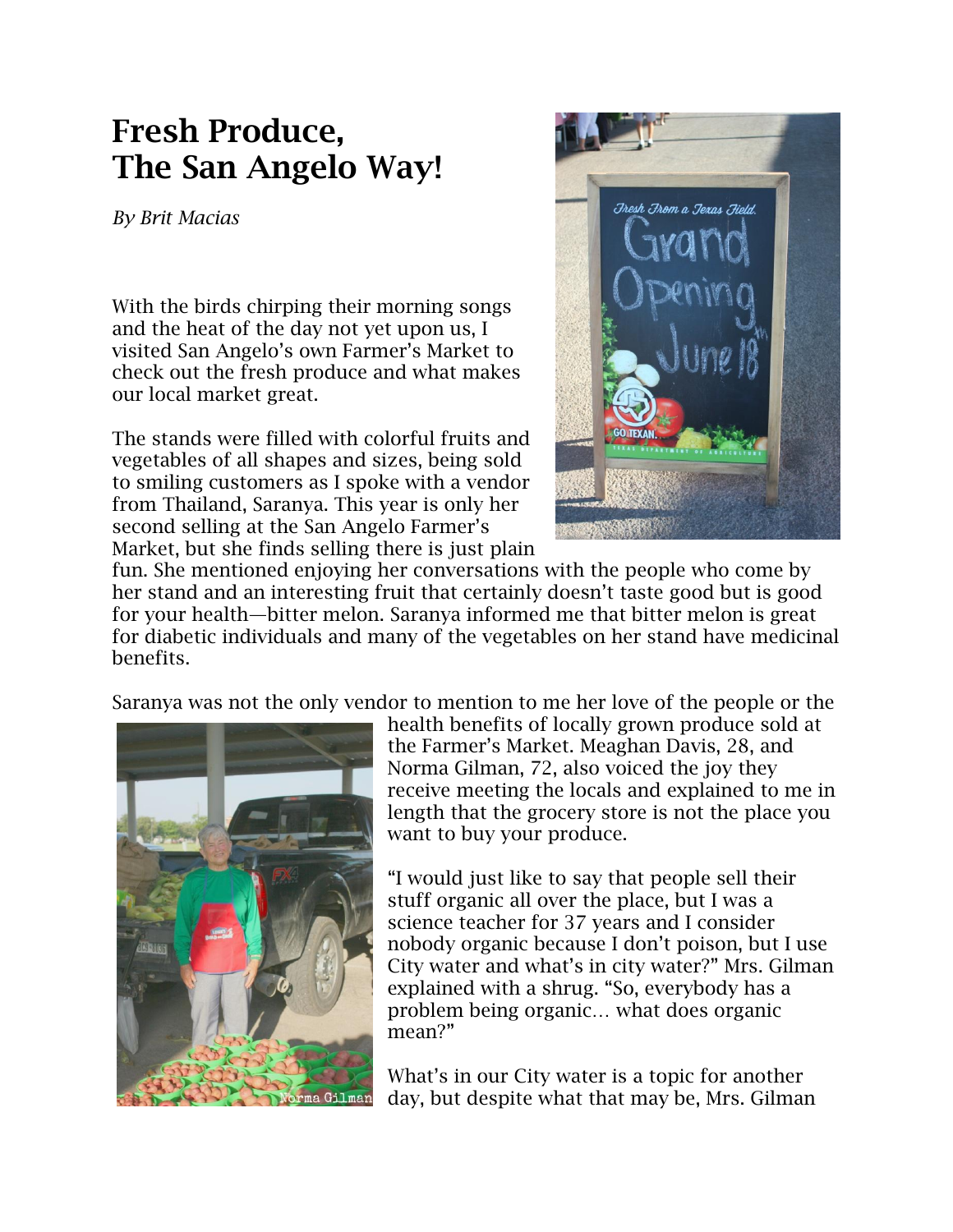and Meaghan Davis still claim the produce sold at the Farmer's Market is as fresh and chemical free as you can get.

"People will ask me if there are worms (in the corn). We can't guarantee that every one of these items is going to be perfect but the pretty ones they sell at

the grocery store are loaded down with chemicals." Despite some customer apprehension of produce plucked straight from the garden and into their possession, Meaghan's corn is gorgeous and so sweet her son just peels and eats—no cooking necessary!

Not only is the produce fresh and healthy, it is affordable. "You can come get veggies to feed your whole family for a week for \$10," Meaghan stated. Mrs. Gilman chimed in, "We sell nearly everything for a buck and it's healthy."



Mrs. Gilman, who has been braiding garlic since the 80's when she began for her mother, pointed out the importance of the next generation in our community rising up to contribute in the Farmer's

Market. "We're hoping the next generation will (continue). To see these young boys actually taking over… that's what we need."



I spoke to "those young boys" Mrs. Gilman was referring to, and the Schwartz Boys Produce brothers echoed the same love of the customers as the other vendors did. Their family has been growing produce in Wall for a long time, but the brothers have been selling at the Farmer's Market for 6-7 years on their own. When asked their favorite part of selling there, one mentioned, "I like seeing the smiles on people's

faces when they get the fresh produce." Another explained he liked selling because it helped make money for college.

Now there's an idea… an entrepreneurial group of young people working hard to pay for their education. Mrs. Gilman hit the nail on the head when she said, "We need the young people of the world." She suggested they go out and grow